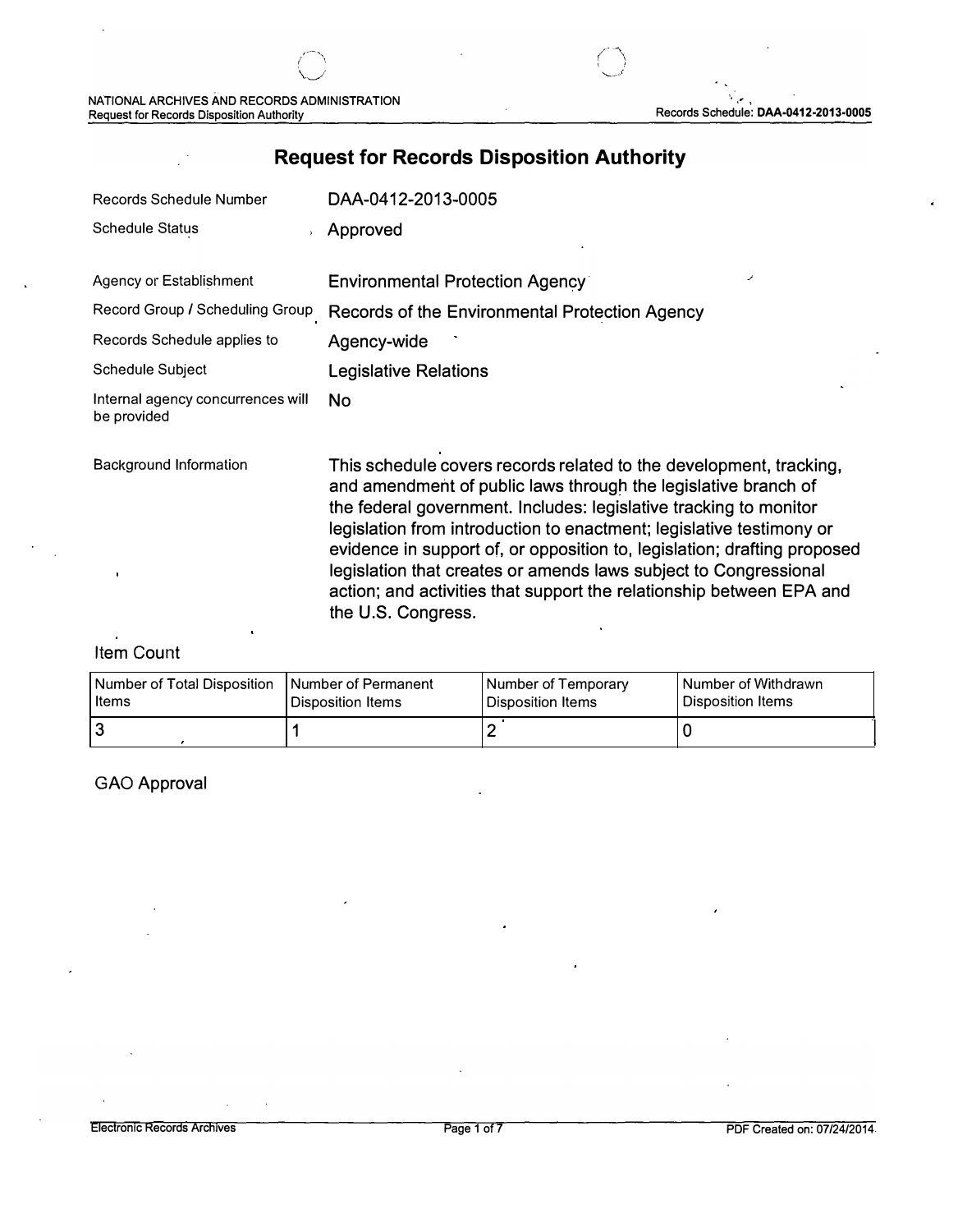## **Outline of Records Schedule Items for DAA-0412-2013-0005**

| Sequence Number |                                                                                                                 |
|-----------------|-----------------------------------------------------------------------------------------------------------------|
|                 | Historically significant legislative relations records<br>Disposition Authority Number: DAA-0412-2013-0005-0001 |
| $\overline{2}$  | Legislation<br>Disposition Authority Number: DAA-0412-2013-0005-0002                                            |
| 3               | Other legislative relations records<br>Disposition Authority Number: DAA-0412-2013-0005-0003                    |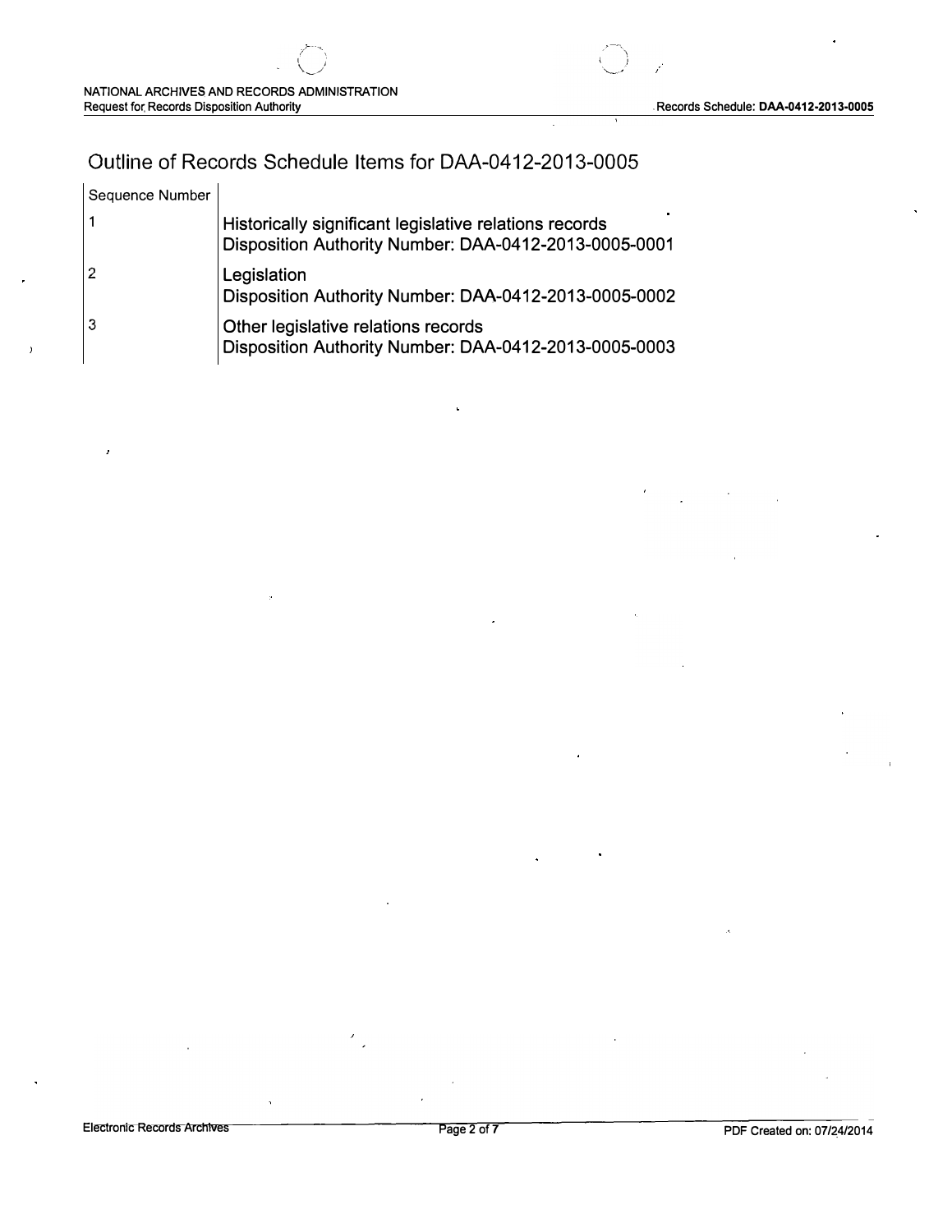$\overline{\mathcal{P}}$ 

 $\bar{\lambda}$ 

## **Records Schedule Items**

| Sequence Number                    |                                                                                                                                                                                                                                                                                                                                                                                                                                                                                                                                                            |                                                                                                                                |                                                                                                                                                                     |
|------------------------------------|------------------------------------------------------------------------------------------------------------------------------------------------------------------------------------------------------------------------------------------------------------------------------------------------------------------------------------------------------------------------------------------------------------------------------------------------------------------------------------------------------------------------------------------------------------|--------------------------------------------------------------------------------------------------------------------------------|---------------------------------------------------------------------------------------------------------------------------------------------------------------------|
| 1                                  | Historically significant legislative relations records                                                                                                                                                                                                                                                                                                                                                                                                                                                                                                     |                                                                                                                                |                                                                                                                                                                     |
|                                    | <b>Disposition Authority Number</b>                                                                                                                                                                                                                                                                                                                                                                                                                                                                                                                        |                                                                                                                                | DAA-0412-2013-0005-0001                                                                                                                                             |
|                                    | Includes, but is not limited to: Congressional data transfer of grants made to<br>states, municipalities, counties, interstate groups, and institutions within the<br>states; final reports to Congress or the President prepared according to the<br>mandates of all environmental legislation; legislative history file maintained by<br>the Office of Legislative Affairs at Headquarters; and significant Congressional<br>correspondence not included in the controlled correspondence management<br>system (Correspondence Management System (CMS)). |                                                                                                                                |                                                                                                                                                                     |
|                                    | <b>Final Disposition</b>                                                                                                                                                                                                                                                                                                                                                                                                                                                                                                                                   | Permanent                                                                                                                      |                                                                                                                                                                     |
|                                    | <b>Item Status</b>                                                                                                                                                                                                                                                                                                                                                                                                                                                                                                                                         | <b>Active</b>                                                                                                                  |                                                                                                                                                                     |
|                                    | Is this item media neutral?                                                                                                                                                                                                                                                                                                                                                                                                                                                                                                                                | Yes                                                                                                                            |                                                                                                                                                                     |
|                                    | Do any of the records covered<br>by this item currently exist in<br>electronic format(s) other than e-<br>mail and word processing?                                                                                                                                                                                                                                                                                                                                                                                                                        | Yes                                                                                                                            |                                                                                                                                                                     |
| $\chi$                             | Do any of the records covered<br>by this item exist as structured<br>electronic data?                                                                                                                                                                                                                                                                                                                                                                                                                                                                      | ∙ Yes                                                                                                                          |                                                                                                                                                                     |
|                                    | <b>Manual Citation</b>                                                                                                                                                                                                                                                                                                                                                                                                                                                                                                                                     |                                                                                                                                | <b>Manual Title</b>                                                                                                                                                 |
|                                    | EPA 1020 Item a                                                                                                                                                                                                                                                                                                                                                                                                                                                                                                                                            |                                                                                                                                |                                                                                                                                                                     |
|                                    | <b>GRS or Superseded Authority</b><br>Citation                                                                                                                                                                                                                                                                                                                                                                                                                                                                                                             | N1-412-07-2/7a(1)<br>N1-412-07-2/7a(2)<br>N1-412-07-68/8a(1)<br>N1-412-07-68/8a(2)<br>N1-412-07-68/9a(1)<br>N1-412-07-68/9a(2) |                                                                                                                                                                     |
|                                    | <b>Disposition Instruction</b>                                                                                                                                                                                                                                                                                                                                                                                                                                                                                                                             |                                                                                                                                |                                                                                                                                                                     |
|                                    | <b>Cutoff Instruction</b>                                                                                                                                                                                                                                                                                                                                                                                                                                                                                                                                  | Agency business.                                                                                                               | Close at end of Congressional session, end of<br>calendar year, or when no longer needed for current                                                                |
|                                    | <b>Transfer to the National Archives</b><br>for Accessioning                                                                                                                                                                                                                                                                                                                                                                                                                                                                                               | closure.                                                                                                                       | Transfer electronic records to the National Archives<br>5 years after file closure. Transfer non-electronic<br>records to the National Archives 15 years after file |
| <b>Electronic Records Archives</b> |                                                                                                                                                                                                                                                                                                                                                                                                                                                                                                                                                            | Page 3 of 7                                                                                                                    | PDF Created on: 07/24/2014                                                                                                                                          |

 $\hat{\boldsymbol{\theta}}$ 

 $\ddot{\phantom{a}}$ 

 $\ddot{\phantom{1}}$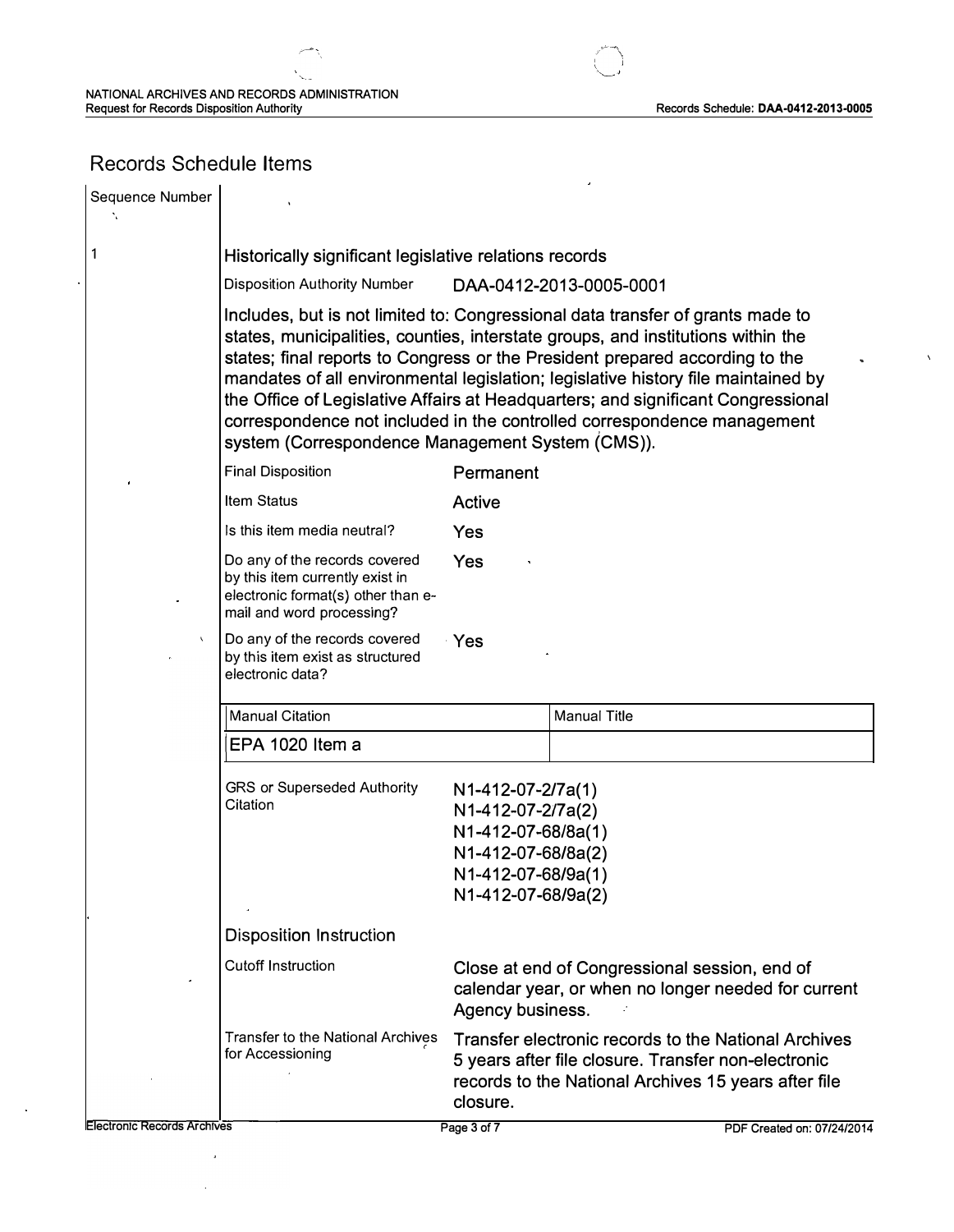*(' ) \ \_ \_*

2

 $\hat{\boldsymbol{\epsilon}}$ 

| <b>Additional Information</b>                                                                                                       |                                    |                                                                                                                                                                                                                                                   |
|-------------------------------------------------------------------------------------------------------------------------------------|------------------------------------|---------------------------------------------------------------------------------------------------------------------------------------------------------------------------------------------------------------------------------------------------|
| What will be the date span of the<br>initial transfer of records to the<br><b>National Archives?</b>                                | Unknown                            | Transfer of these records is ongoing.                                                                                                                                                                                                             |
| How frequently will your agency<br>transfer these records to the<br><b>National Archives?</b>                                       | Unknown                            | Transfer of these records is ongoing.                                                                                                                                                                                                             |
| Legislation                                                                                                                         |                                    |                                                                                                                                                                                                                                                   |
| <b>Disposition Authority Number</b>                                                                                                 |                                    | DAA-0412-2013-0005-0002                                                                                                                                                                                                                           |
| at Headquarters.                                                                                                                    |                                    | Includes, but is not limited to: Legislation formulated and proposed by EPA<br>and other government agencies and executive units circulated within EPA for<br>evaluation and comment held in offices other than the Office of Legislative Affairs |
| <b>Final Disposition</b>                                                                                                            | Temporary                          |                                                                                                                                                                                                                                                   |
| <b>Item Status</b>                                                                                                                  | Active                             |                                                                                                                                                                                                                                                   |
| Is this item media neutral?                                                                                                         | Yes                                |                                                                                                                                                                                                                                                   |
| Do any of the records covered<br>by this item currently exist in<br>electronic format(s) other than e-<br>mail and word processing? | Yes                                |                                                                                                                                                                                                                                                   |
| Do any of the records covered<br>by this item exist as structured<br>electronic data?                                               | Yes                                |                                                                                                                                                                                                                                                   |
| <b>Manual Citation</b>                                                                                                              |                                    | <b>Manual Title</b>                                                                                                                                                                                                                               |
| EPA 1020 Item b                                                                                                                     |                                    |                                                                                                                                                                                                                                                   |
| <b>GRS or Superseded Authority</b><br>Citation                                                                                      | N1-412-07-1/6a<br>N1-412-07-68/10a |                                                                                                                                                                                                                                                   |
| <b>Disposition Instruction</b>                                                                                                      |                                    |                                                                                                                                                                                                                                                   |
| Cutoff Instruction,                                                                                                                 |                                    | Close upon final action on legislation.                                                                                                                                                                                                           |
| <b>Retention Period</b>                                                                                                             |                                    | Destroy 10 year(s) after file closure.                                                                                                                                                                                                            |
| <b>Additional Information</b>                                                                                                       |                                    |                                                                                                                                                                                                                                                   |
| GAO Approval                                                                                                                        | Not Required                       |                                                                                                                                                                                                                                                   |
| Other legislative relations records                                                                                                 |                                    |                                                                                                                                                                                                                                                   |
| <b>Disposition Authority Number</b>                                                                                                 |                                    | DAA-0412-2013-0005-0003                                                                                                                                                                                                                           |
|                                                                                                                                     |                                    |                                                                                                                                                                                                                                                   |

3

 $\ddot{\phantom{1}}$ 

 $\overline{\phantom{a}}$ 

 $\mathcal{L}^{\text{max}}$  .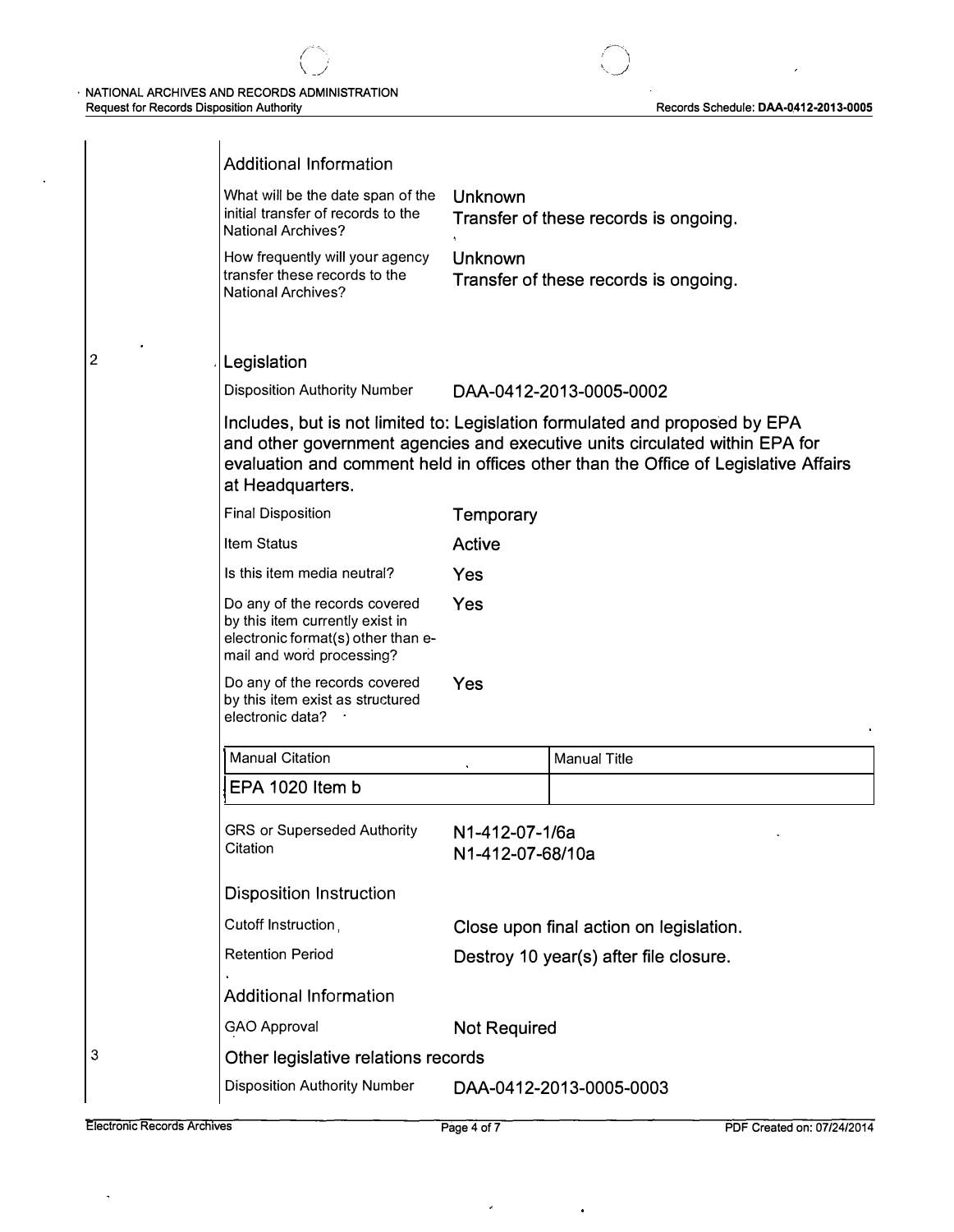Includes, but is not limited to: Congressional committee records related to their makeup, character, status, mission, and activities; Congressional correspondence consisting of routine inquiries not included in CMS; weekly legislative reports related to major provisions, issues, status, and expectation of EPA bills; and non-EPA bills with environmental impact and scheduled for Congressional action; and work files for reports to Congress or the President.

|                                                                                                                                     | Temporary                                                                                                                          |                     |  |
|-------------------------------------------------------------------------------------------------------------------------------------|------------------------------------------------------------------------------------------------------------------------------------|---------------------|--|
| <b>Item Status</b>                                                                                                                  | Active                                                                                                                             |                     |  |
| Is this item media neutral?                                                                                                         | Yes                                                                                                                                |                     |  |
| Do any of the records covered<br>by this item currently exist in<br>electronic format(s) other than e-<br>mail and word processing? | Yes<br>$\lambda$                                                                                                                   |                     |  |
| Do any of the records covered<br>by this item exist as structured<br>electronic data?                                               | Yes                                                                                                                                |                     |  |
| <b>Manual Citation</b>                                                                                                              |                                                                                                                                    | <b>Manual Title</b> |  |
| EPA 1020 Item c                                                                                                                     |                                                                                                                                    |                     |  |
| <b>GRS or Superseded Authority</b><br>Citation                                                                                      | N1-412-07-1/3a<br>N1-412-07-2/7b<br>N1-412-07-68/6<br>N1-412-07-68/11a                                                             |                     |  |
| <b>Disposition Instruction</b>                                                                                                      |                                                                                                                                    |                     |  |
| <b>Cutoff Instruction</b>                                                                                                           | Close upon transmission of final report, end of<br>Congressional session, or when no longer needed for<br>current Agency business. |                     |  |
| <b>Retention Period</b>                                                                                                             | Destroy 5 year(s) after file closure.                                                                                              |                     |  |
| <b>Additional Information</b>                                                                                                       |                                                                                                                                    |                     |  |
| <b>GAO Approval</b>                                                                                                                 | <b>Not Required</b>                                                                                                                |                     |  |
|                                                                                                                                     | <b>Final Disposition</b>                                                                                                           |                     |  |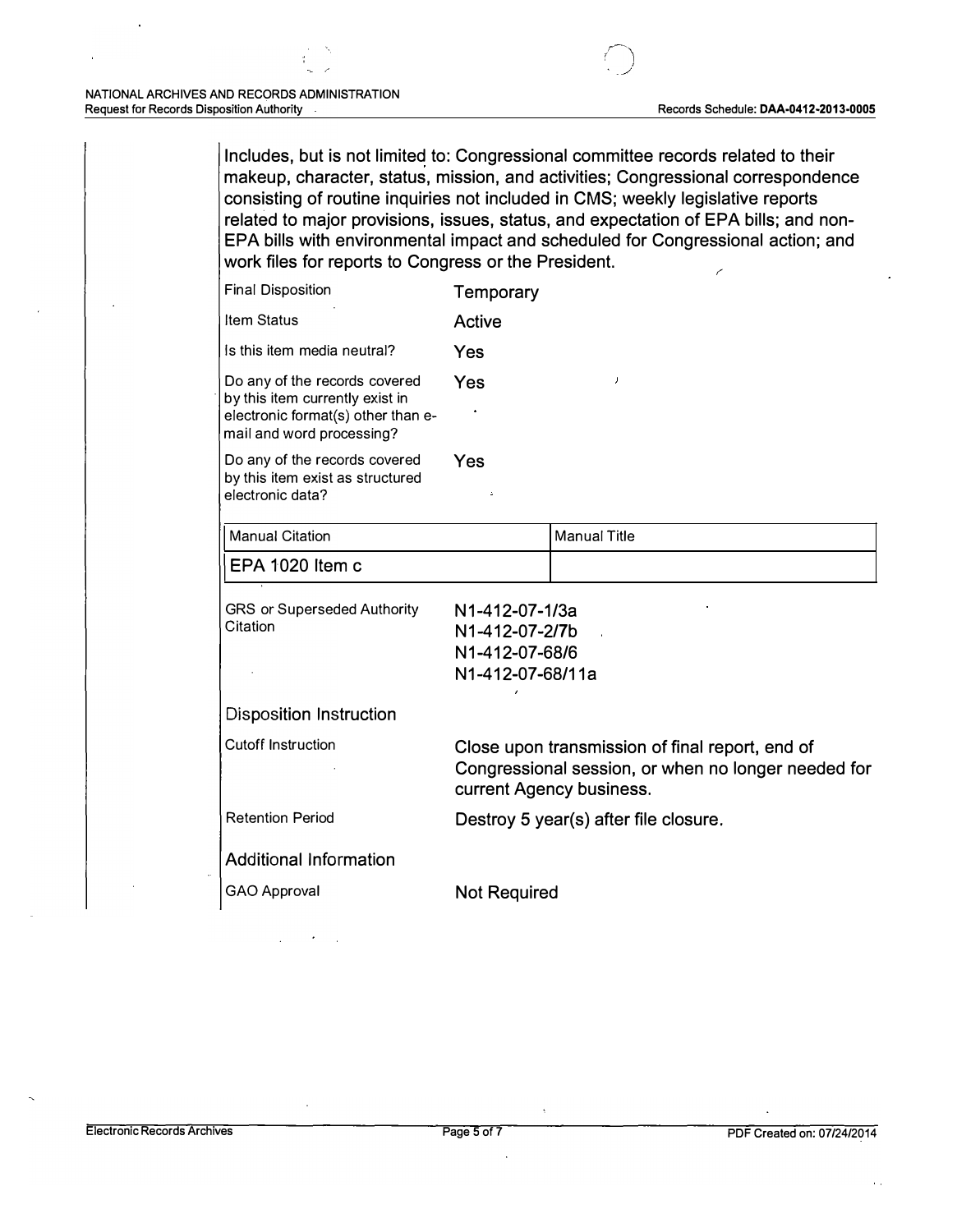ì

 $\ddot{\phantom{1}}$ 

# **Agency Certification**

I hereby certify that I am authorized to act for this agency in matters pertaining to the disposition of its records and that the records proposed for disposal in this schedule are not now needed for the business of the agency or will not be needed after the retention periods specified.

#### Signatory Information

| Date       | <b>Action</b>                       | By                         | <b>Title</b>                                                 | Organization                                                                                                     |
|------------|-------------------------------------|----------------------------|--------------------------------------------------------------|------------------------------------------------------------------------------------------------------------------|
| 03/26/2013 | Certify                             | <b>John Ellis</b>          | <b>Agency Records Off</b><br>icer                            | <b>Office of Environmental</b><br>Information - Office of<br><b>Information Collection</b>                       |
| 07/09/2013 | <b>Return for Revisio</b><br>n      | <b>Henry Wolfinger</b>     | Appraiser                                                    | <b>National Archives and</b><br><b>Records Administration</b><br>- Records Management<br><b>Services</b>         |
| 08/27/2013 | <b>Submit For Certific</b><br>ation | <b>Sandy York</b>          | <b>Records Information</b><br>Manager V                      | <b>Office of Environmental</b><br>Information -<br>records and Content<br><b>Management Branch</b>               |
| 08/27/2013 | Certify                             | <b>John Ellis</b>          | <b>Agency Records Off</b><br>icer                            | <b>Office of Environmental</b><br>Information - Office of<br><b>Information Collection</b>                       |
| 07/15/2014 | <b>Submit for Concur</b><br>rence   | Henry Wolfinger            | Appraiser                                                    | <b>National Archives and</b><br><b>Records Administration</b><br>- Records Management<br><b>Services</b>         |
| 07/16/2014 | Concur                              | Margaret<br><b>Hawkins</b> | <b>Director of Records</b><br><b>Management Servic</b><br>es | <b>National Records</b><br><b>Management Program</b><br>- Records Management<br><b>Services</b>                  |
| 07/22/2014 | Concur                              | Laurence<br><b>Brewer</b>  | Director, National R<br>ecords Management<br>Program         | <b>National Archives and</b><br><b>Records Administration</b><br>- National Records<br><b>Management Program</b> |
| 07/22/2014 | Approve                             | David Ferriero             | <b>Archivist of the Unite</b><br>d States                    | Office of the Archivist -<br><b>Office of the Archivist</b>                                                      |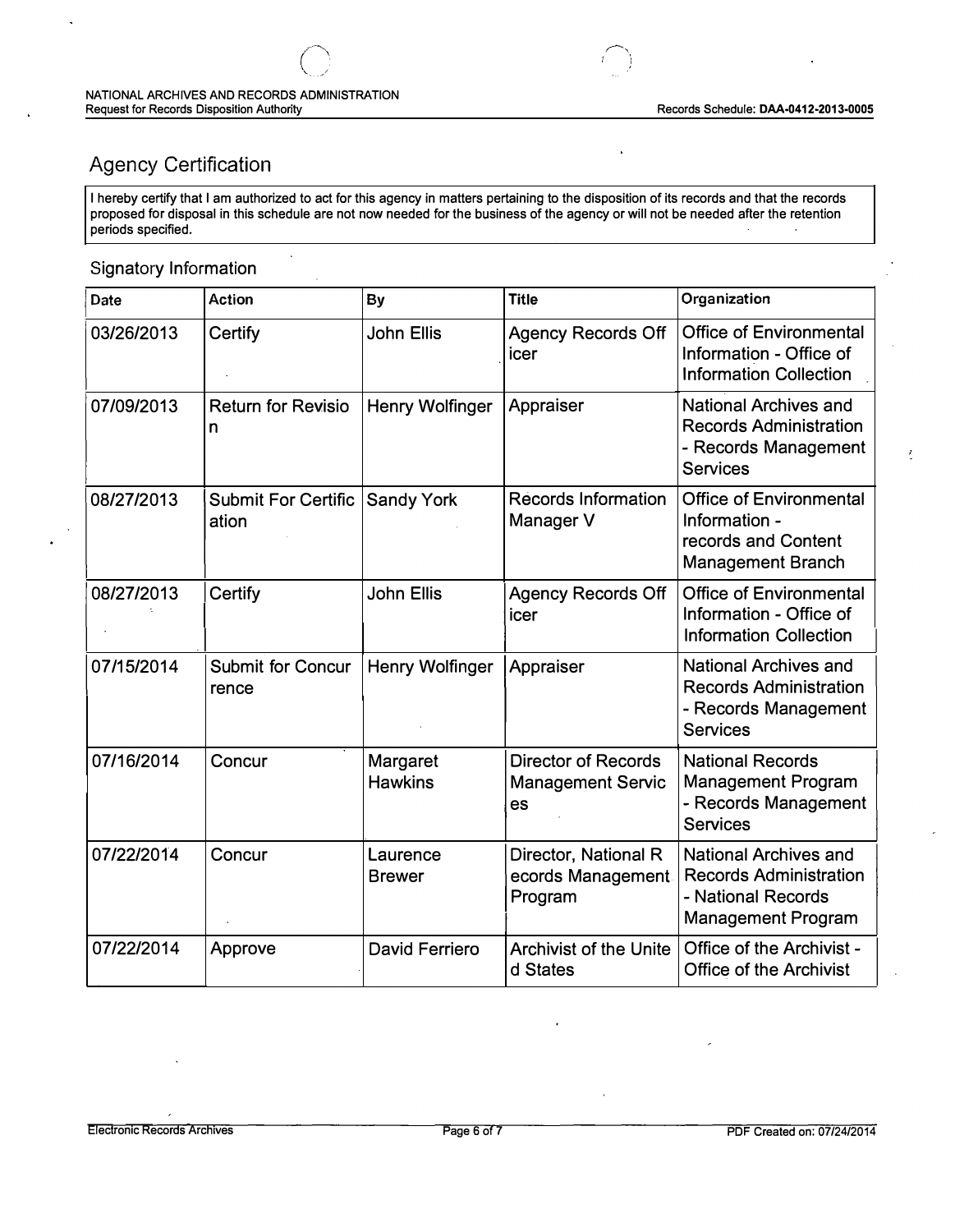*\, I*  **Crosswalk for schedule 1020 August 27, 2013** 

*(-'i* 

#### **303 Legislative Relations**

**Activities. associated with the development, tracking, and amendment of public laws through the legislative branch of the federal government. Includes: legislative tracking to monitor legislation from introduction to enactment; legislative testimony providing testimony or evidence in support of, or opposition to, legislation; drafting proposed legislation that creates or amends laws subject to Congressional action; and activities that support the relationship between EPA and the U.S. Congress.** 

| <b>Previous</b><br><b>Schedule</b>     | <b>Previous Title</b>                                                                                                              | <b>Previous Retention</b>                                                                                                                                                                                                                                                                              | <b>New</b><br><b>Schedule</b> |
|----------------------------------------|------------------------------------------------------------------------------------------------------------------------------------|--------------------------------------------------------------------------------------------------------------------------------------------------------------------------------------------------------------------------------------------------------------------------------------------------------|-------------------------------|
| 132a<br>N1-412-07-<br>1/3a             | Congressional correspondence -<br>Record copy                                                                                      | Close inactive records at end<br>of congressional session.<br>Destroy 5 years after file<br>closure.                                                                                                                                                                                                   | 1020c                         |
| 154a<br>N1-412-07-<br>1/6a             | Legislation - Record copy                                                                                                          | Close inactive records upon<br>final action on legislation.<br>Destroy 8 years after file<br>closure.                                                                                                                                                                                                  | 1020b                         |
| 155a(1)<br>N1-412-07-<br>2/7a(1)       | Reports to Congress or the<br>President - Final report -<br>Nonelectronic                                                          | Close inactive records upon<br>transmission to Congress or<br>the President. Transfer to<br>the National Archives in 5<br>year blocks 20 years after file<br>closure.                                                                                                                                  | 1020a                         |
| 155a(2)<br>N1-412-07-<br>2/7a(2)       | Reports to Congress or the<br>President - Final report -<br>Electronic                                                             | Close inactive records upon<br>transmission to Congress or<br>the President, Transfer to<br>the National Archives 5 years<br>after file closure, with any<br>related documentation and<br>external finding aids, as<br>specified in 36 CFR 1235.44-<br>1235.50 or standards<br>applicable at the time. | 1020a                         |
| 155a(3)<br>N1-412-07-<br>2/7a(3)       | Reports to Congress or the<br>President - Final report -<br>Electronic copy of records<br>transferred to the National<br>Archives. | Close file upon transfer to the<br>National Archives. Delete<br>after electronic copy is<br>successfully transferred to<br>the National Archives.                                                                                                                                                      | 1020<br>guidance<br>008a      |
| 155b<br>N1-412-07-<br>2/7 <sub>b</sub> | Reports to Congress or the<br>President - Work files                                                                               | Close inactive records upon<br>transmission to Congress or<br>the President. Destroy 6<br>years after file closure.                                                                                                                                                                                    | 1020c                         |
| 525a<br>N1-412-07-<br>68/6             | Congressional committees file -<br>Record copy                                                                                     | Close inactive records at the<br>end of Congressional session.<br>Destroy 2 years after file<br>closure.                                                                                                                                                                                               | 1020c                         |
| 527a(1)<br>N1-412-07-<br>68/8a(1)      | Grants file - Congressional data<br>transfer – Record copy –<br>Nonelectronic                                                      | Close inactive records at end<br>of year. Transfer to the<br>National Archives 20 years<br>after file closure.                                                                                                                                                                                         | 1020a                         |
| 527a(2)<br>N1-412-07-<br>68/8a(2)      | Grants file - Congressional data<br>transfer - Record copy -<br>Electronic                                                         | Close inactive records at end<br>of year. Transfer to the<br>National Archives 5 years<br>after file closure, with any                                                                                                                                                                                 | 1020a                         |